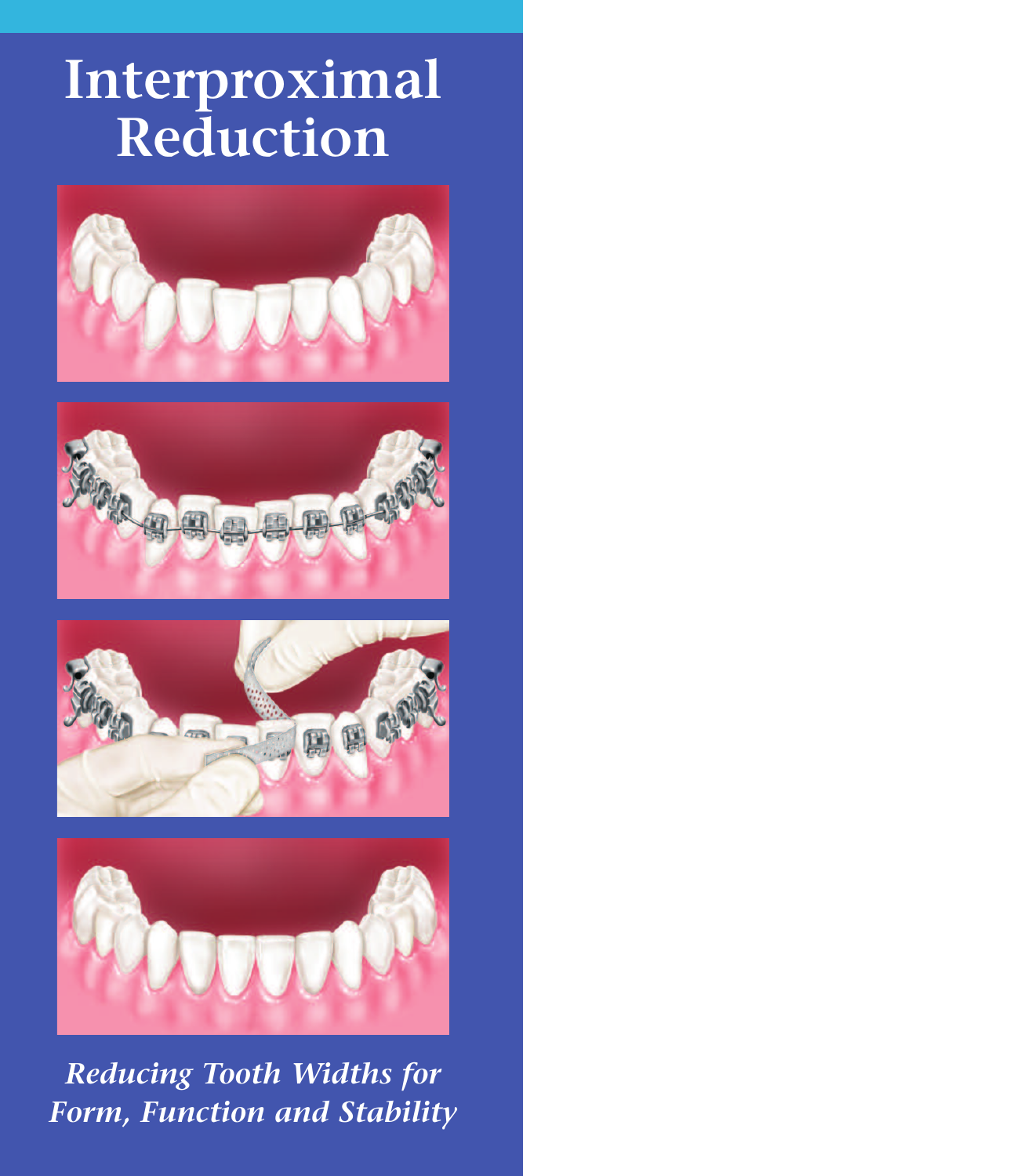### **About the AAO:**

*Founded in 1900, the American Association of Orthodontists (AAO) has more than 15,500 members. Active AAO members limit their practices to the dental specialty of Orthodontics and Dentofacial Orthopedics. Orthodontists are dental specialists with at least two years of advanced orthodontic education after dental school.*

*The purposes of the American Association of Orthodontists and its member orthodontists are: to advance the art and science of orthodontics;*

*to encourage and sponsor research;*

*to strive for and maintain the highest standards of excellence in orthodontic education and practice;*

*and to make significant contributions to the health of the public.*

#### **You Are On Your Way To A Healthy, New Smile.**

To help you achieve it, your orthodontist feels that interproximal reduction, making some of your teeth slightly narrower, will contribute to the successful outcome of your orthodontic treatment. It may also contribute to long-term stability of your results after your braces are removed. Interproximal reduction is

the removal of some of the outer tooth surface, called enamel, usually between teeth that touch; it has been used in orthodontics since the 1940s. It is also known as slenderizing, stripping, enamel reduction, reproximation and selective reduction.



Whatever the name, the intentions are the same to acquire more space for your teeth, to bring your teeth into alignment, to improve your bite (the way your teeth come together) or to make the teeth more attractive. Sometimes interproximal reduction is done alone, but it is usually done in combination with orthodontic appliance treatment. Sometimes it is even done in conjunction with tooth extractions. Sometimes it is done following orthodontic treatment to establish stability. Many times front teeth are contoured during or after orthodontic treatment to create a balanced and harmonious appearance of teeth. Your orthodontist will recommend enamel reduction if it is a solution to your individual need.



*Interproximal reduction (also known as slenderizing, stripping, enamel reduction, reproximation and selective reduction) is a means by which additional space is acquired for your teeth. This illustration shows how 2mm of space can be gained through the process of interproximal reduction.*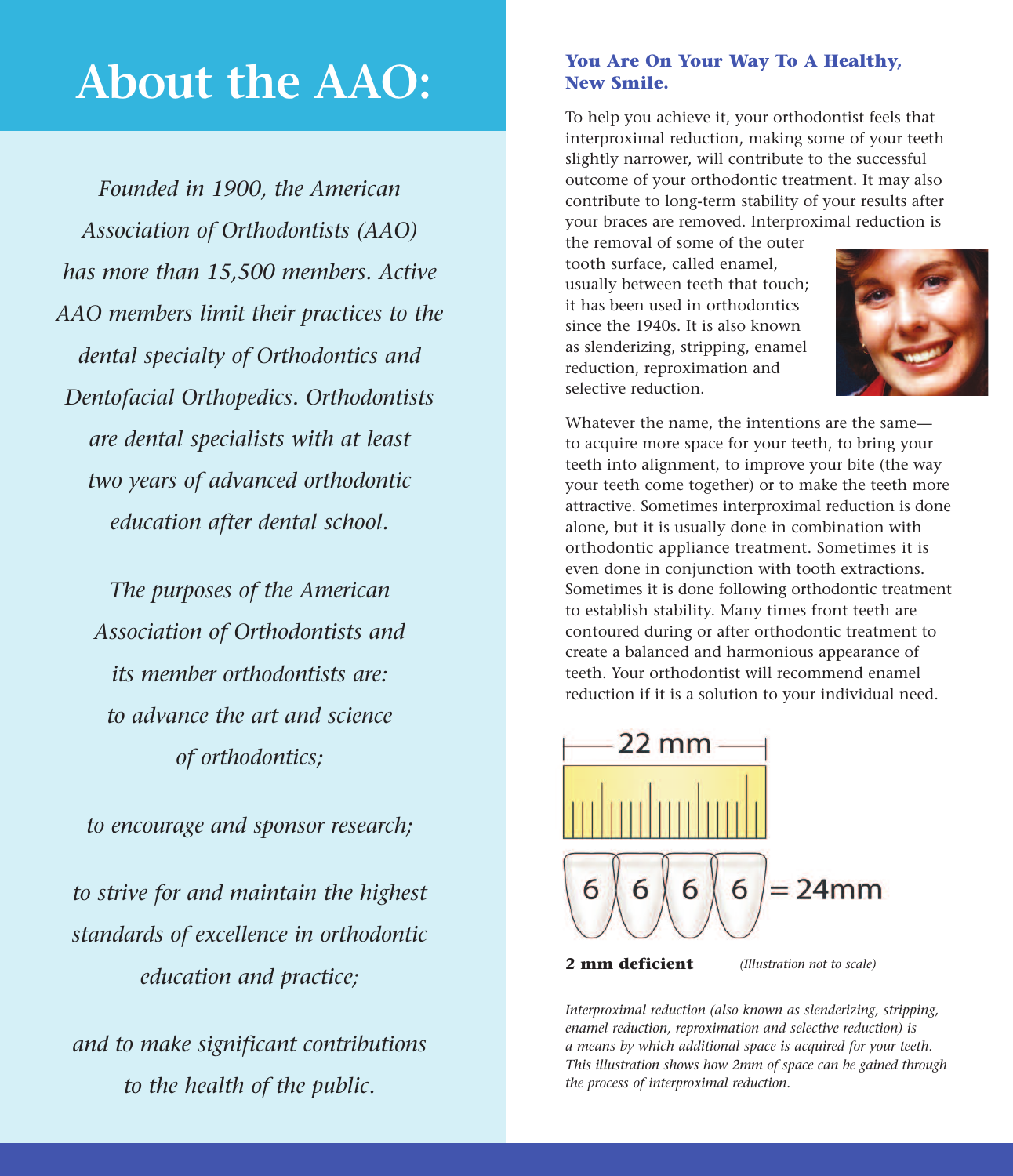

#### **Will Interproximal Reduction Damage My Teeth Or Gums?**

The health of your teeth and gums is of utmost concern to your orthodontist. Studies among patients who have had interproximal reduction show that the procedure does not make teeth more susceptible to tooth decay. Nor does the procedure predispose gums to gum disease. Occasionally, some patients may experience some sensitivity to hot or cold. Overall, the results are generally positive.

*Front teeth form the framework upon which lips rest. Evaluating facial characteristics through photographs and x-rays is an essential step in orthodontic treatment. Your orthodontist will examine your facial appearance and decide whether or not interproximal reduction is suitable or beneficial.*



*The primary reason orthodontists choose to perform interproximal reduction on some patients is to reduce the size of the teeth so that they can be aligned properly. Studies among patients who have had interproximal reduction show that the procedure does not make teeth more susceptible to tooth decay nor does it predispose gums to gum disease.*

#### **How Does Interproximal Reduction Work?**

- 1. Your doctor will identify which teeth are to be slenderized.
- 2. Enamel is removed from the sides of each tooth, where the tooth comes in contact with neighboring teeth. The enamel may be removed manually or with the aid of a specially-designed dental handpiece.
- 3. Your orthodontist carefully removes the desired amount of enamel, leaving each tooth with sufficient enamel to remain healthy and sound.
- 4. In performing enamel reduction, the doctor carefully creates needed space that will allow teeth to be placed so that the bite is improved and the teeth take on a pleasing appearance.
- 5. Desired positioning can be achieved after teeth are slenderized.





*Extra space is created when tooth width is reduced. These before and after photos demonstrate how slenderized teeth can be positioned during orthodontic treatment. The orthodontist can also shape teeth to create a more attractive appearance.*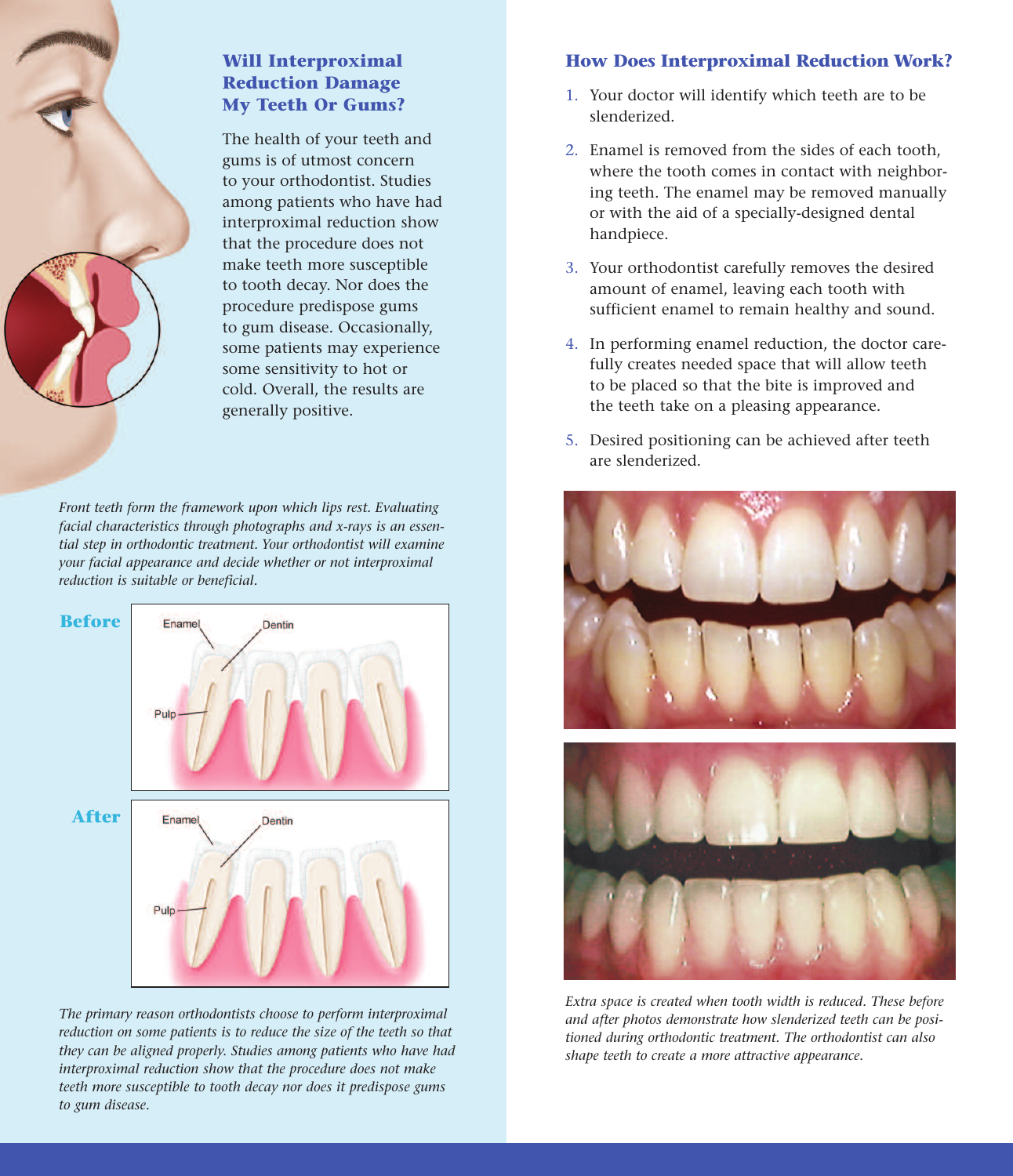#### **How Will My Orthodontist Decide Whether Or Not I Need Interproximal Reduction?**

When deciding if reshaping of teeth is to your benefit, your orthodontist will consider such factors as the size and shape of your teeth, their positions and alignment, and your facial features. Front teeth form the framework upon which lips rest, and their positions play an important role in facial appearance. Sometimes the orthodontist may suggest the removal of teeth to enhance the facial appearance. Education and experience in evaluating facial characteristics allow the orthodontist to develop a treatment goal that produces a healthy bite, which can contribute to nice-looking teeth and facial attractiveness.

The removal of the enamel generally causes no discomfort for most patients because there are no nerve endings in the outer layer of the tooth.

After the teeth have been slenderized, they are smoothed and polished. Your doctor may recommend a topical fluoride treatment, as well as daily use of a fluoride rinse to help the teeth maintain their resistance to decay.<br> *Prior to interproximal reduction, teeth slightly overlap.*<br> **1** *Prior to interproximal reduction, teeth slightly overlap.* 



*This patient had interproximal reduction performed as part of her comprehensive orthodontic treatment. Small amounts of space were created to allow teeth to be positioned for optimal function. The patient's front teeth were shaped to provide a more atractive appearance.*

#### **How Will This Procedure Help My Treatment?**

Interproximal reduction will help your orthodontist position your teeth for good function and good looks. In some cases, enough space can be created so that teeth do not need to be removed. After your braces are removed, your more slender teeth are more likely to stay where your orthodontist has moved them.





*After wires are removed, the orthodontist gains some space by gently contouring the sides of the overlapping teeth.*



*Following interproximal reduction, teeth have sufficient room to align, the patient has a more aesthetically-pleasing smile and an improved bite.*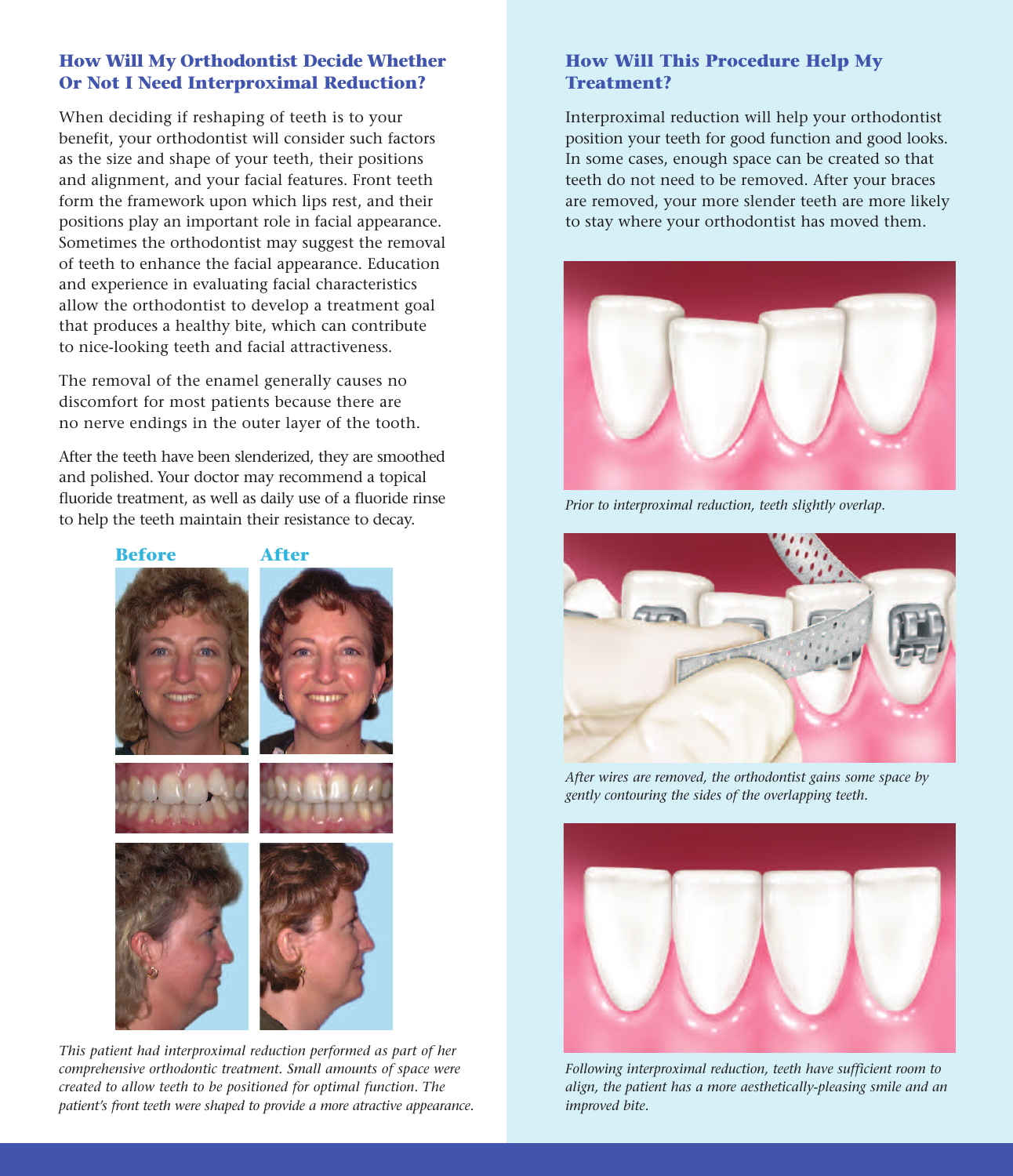#### **It's Important To Choose An Orthodontist.**

An orthodontist is a specialist in the diagnosis, prevention and treatment of dental and facial irregularities. All orthodontists are dentists, but only about six percent of dentists are orthodontists. Admission to orthodontic programs is extremely competitive and selective.

It takes many years to become an orthodontist, and the educational requirements are demanding.

An orthodontist must complete college requirements before starting a three-to-five-year graduate program at a dental school accredited by the American Dental Association (ADA). After dental school, at least two or three academic years of advanced specialty education at an ADA-accredited orthodontic program are required to be an orthodontist. The demanding program includes advanced education in biomedical, behavioral and basic sciences. The orthodontic student learns the complex skills required to manage tooth movement (orthodontics) and guide facial development (dentofacial orthopedics).

Only dentists who have successfully completed these advanced specialty education programs may call themselves orthodontists.



#### **What Is Orthodontics?**

Orthodontics is the branch of dentistry that is officially known as Orthodontics and Dentofacial Orthopedics. The purpose of orthodontics is to treat any type of malocclusion, which is simply another way of saying "bad bite."



When you have a malocclusion, that means your teeth, lips and/or jaws don't line up the way they should. As a result, your teeth may be crooked, your bite may not work correctly and your jaws may look unbalanced.

To fix bad bites, orthodontists—dentists who are specially trained—use braces and other corrective procedures, including materials often called "appliances," to achieve tooth and jaw alignment. This correction of the teeth and their supportive structures makes for a healthy, attractive smile.

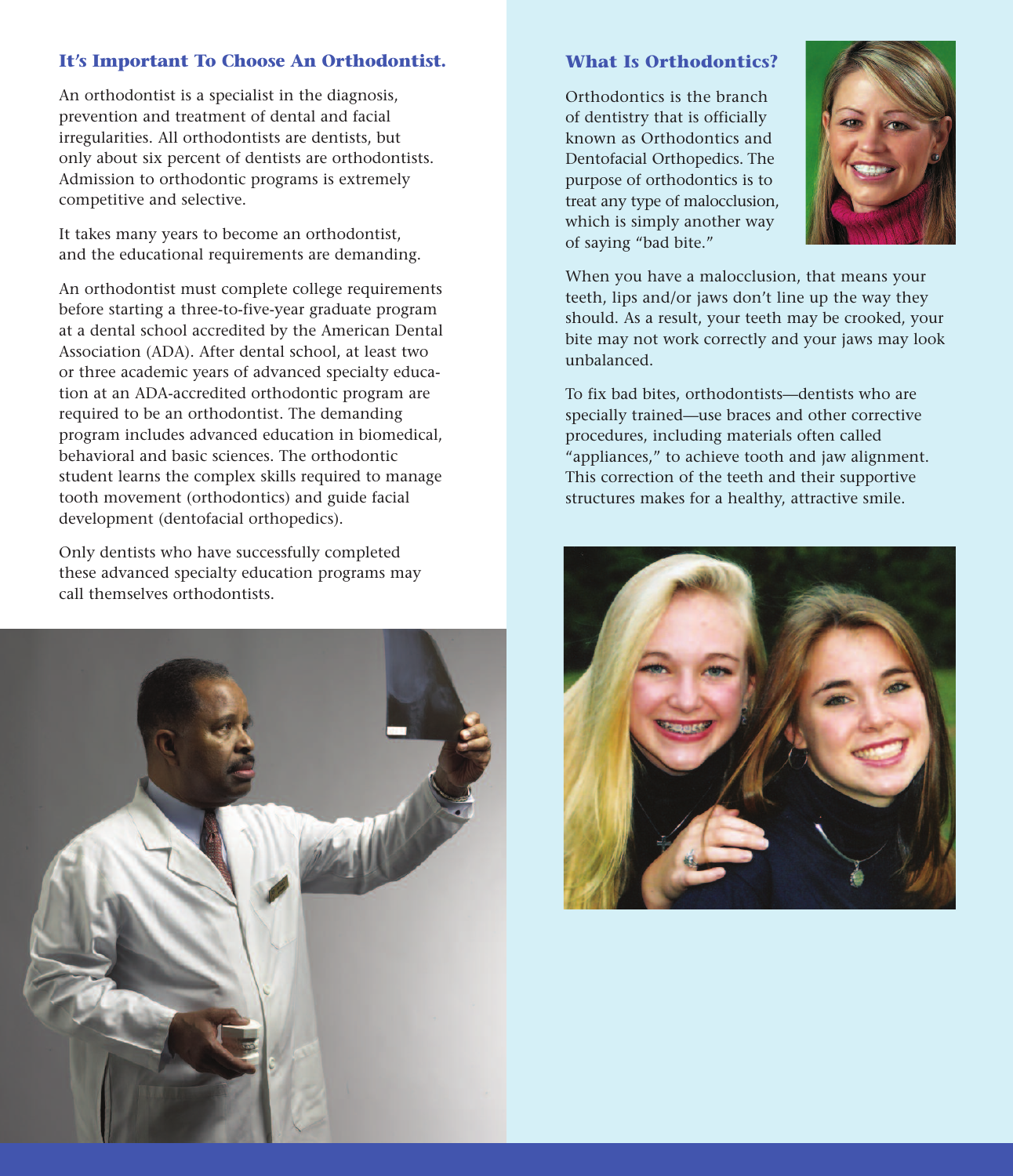### **Partnership: You, Your Orthodontist and Your Dentist.**

Achieving healthy, beautiful smiles is a team effort that involves the orthodontist, the family dentist, the patient (and the parents, if the patient is young) and, as needed, other dental specialists. The orthodontist provides the expertise, the treatment plan and the techniques to straighten teeth and align the jaws. The family dentist helps make sure that teeth and gums stay clean and healthy. *The patient must cooperate by following the dentist's and orthodontist's instructions carefully so that the teeth and jaws move in the way desired and on the prescribed schedule.*

Because dental hygiene is so important, regular visits to the family dentist must continue every six months during orthodontic treatment (or more often, if recommended). It is essential that the patient avoid food which may damage orthodontic appliances. The patient must also maintain a healthy, nutritional diet to achieve the best possible results from treatment. A good diet provides essential nutrients to bones and tissues undergoing change during orthodontic treatment.



## **For a Smile that's Good for Life:**

- Follow the American Dental Association's recommendation and start dental visits by your child's first birthday.
- Make regular visits to your dentist at least every six months.
- Take your child for an orthodontic check-up no later than age 7. If a problem is detected, your orthodontist can determine the best time to start treatment.
- Get your child an orthodontic check-up even if he or she is past age 7. Although an early check-up can be extremely beneficial, the fact is that most orthodontic patients begin active treatment between ages 9 and 14.
- Keep in mind that orthodontic treatment can also benefit adults. Less visible, more comfortable braces make treatment more appealing than ever, and healthy teeth, bones and gums of almost any age respond well to treatment.
- Choose an orthodontist the dental specialist who is uniquely qualified to treat orthodontic problems.
- Take advantage of the affordability of orthodontic treatment today. Most orthodontists have a variety of convenient payment plans.
- Remember that successful orthodontic treatment is the result of a partnership. The orthodontist, family dentist and, *especially*, a cooperative patient all work together to create a healthy, beautiful smile that's good for life.

*The members of the American Association of Orthodontists wish you and your family good dental health.*

*For information on orthodontics, visit the American Association of Orthodontists' Web site at www.braces.org or call 1-800-STRAIGHT.*

*Please note: The 1-800-STRAIGHT toll-free number works for calls from the United States AND Canada.*